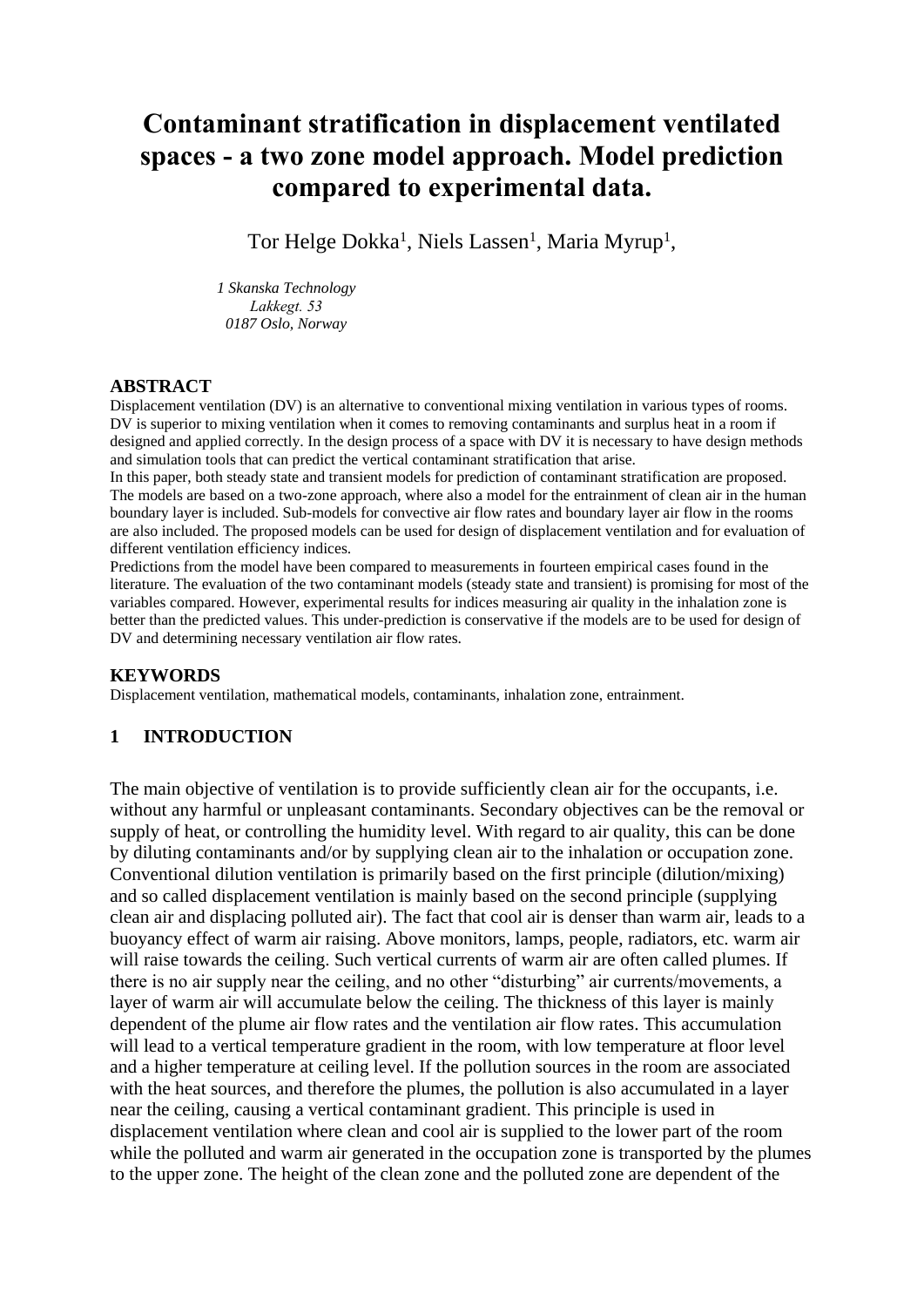magnitude of the supplied ventilation air flow and the convective air flows in the room. Displacement ventilation should ideally, given the same air flow rates, give much cleaner and cooler air in the inhalation and occupation zone, compared to conventional mixing ventilation. Chemical and physical measurements in laboratories and in real rooms show that the air quality in the occupation zone and the inhalation zone is substantially better than standard mixing ventilation, see e.g. Mundt (Mundt, 1996), Mattson (Mattson, 1999), Brohus&Nielsen (Brohus, 1996a), Holmberg et.al. (Holmberg, 1990) and Hatton&Awbi (Hatton, 1998). In addition, laboratory and field experiments show that people perceive the air as more pleasant in displacement ventilated rooms compared to rooms with dilution ventilation, see e.g. Ørhede et.al. (Ørhede, 1996) and Brohus et.al. (Brohus, 1996b). Displacement ventilation has successfully been used in industrial premises, where large concentrated heat and pollution sources often are present at floor level. Displacement ventilation has also grown popular in comfort ventilation, especially in northern Europe.

In the design process of a building or room it is of interest to predict the thermal comfort, indoor air quality, the heating and cooling load and energy use during various seasons. Good simulation tools make it possible to design optimal ventilation solutions. Most existing models and simulation tools for IAQ and energy use are based on the assumption of full mixing, and are unable to predict the advantages of displacement ventilation. However, various alternative methods and models have been proposed to predict the effect of displacement ventilation. Skåret (Skåret, 2000) has proposed a transient two-zone model to predict vertical contaminant stratification in a room. Flow element models are used to calculate the air exchange between the two zones. Koganei et.al.(Koganei, 1993) has proposed a two-zone model for vertical contaminant distribution, assuming piston flow in the lower clean zone. The most advanced models for prediction of vertical contaminant and temperature stratification are CFD models (CFD: Computational Fluid Dynamics). CFD models are based on the governing equations for fluid flow and heat transfer, i.e. conservation of mass, energy and momentum, and different rate laws (e.g. Fourier's law and Fick's law), together with turbulence models, and can also be used to model displacement ventilation. However, the modelling of thermal plumes and boundary layer flow, which is important in displacement ventilated rooms, is difficult in CFD models, as shown by Jacobsen & Nielsen (Jacobsen, 1993).

The aim of this work has been to develop both simplified hand calculation methods and more refined models for implementation in building simulation tools. Models for vertical contaminant stratification in displacement ventilated rooms are proposed, covering both stationary and transient conditions. All models are based on a two-zone model approach, assuming a lower clean and cool zone and an upper polluted and warm zone.

# **2 THEORY AND MODELS**

# **2.1 The two zone approach**

The model is based on a two-zone model approach as illustrated in figure 1, with a lower clean zone (zone 1) and a upper polluted zone (zone 2). Air exchange between the two zones is calculated with sub-models for plumes and the boundary layer flow, se e.g. Dokka (Dokka, 2000) and Dokka & Tjelflaat (Dokka, 2001).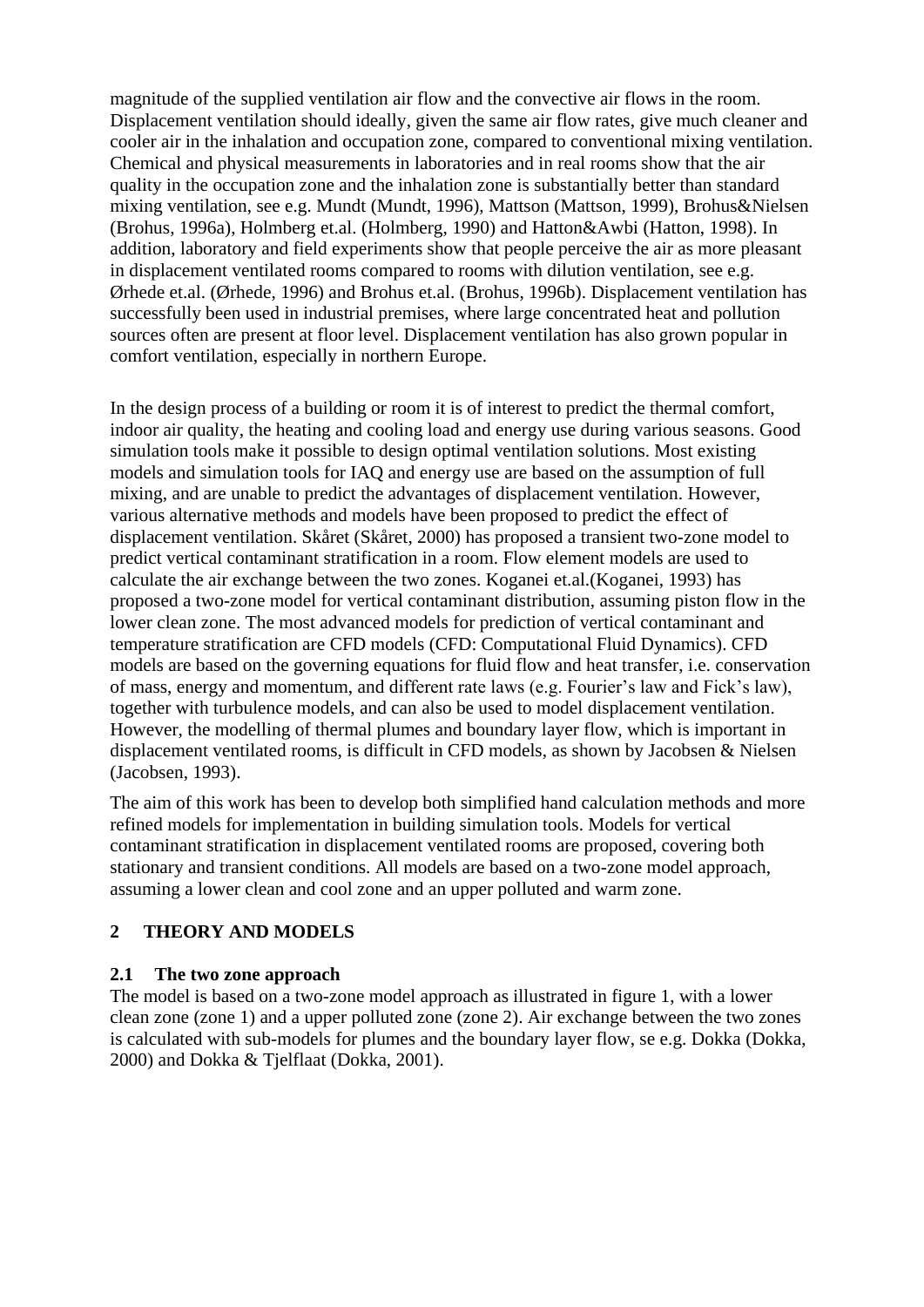

Figure 1: Principles and variables in the two-zone model.

Referring to figure 1, if we assume that the density of air is constant, an air mass balance of zone 1 (clean zone) can be written as (see figure 2):

$$
\frac{\text{Air flow to zone1}}{\dot{V}_{v} + \dot{V}_{dr}(h_1)} = \frac{\text{Air flow from zone1}}{\dot{V}_{con}(h_1)} \qquad (m^3/h)
$$
\n(1)

The air mass balance for zone 2 gives the same result. In practice, only the ventilation air flow  $(\dot{V}_v)$  is known, and the down draft air flow  $(\dot{V}_{dr})$  and the convective air flow  $(\dot{V}_{con})$  are dependent on the height of the clean zone (*h1*), i.e. the height of zone 1 has to be iterated until equation (1) is satisfied.

Referring to figure 1, the transient contaminant mass balances for the two zones become:

$$
g_1 + (1 - \varphi_{con})g_{con} + \dot{V}_V C_s + \dot{V}_{dr} C_2 - \dot{V}_{con} C_1 = V_1 \frac{dC_1}{dt} \quad (g/h)
$$
 (2)

$$
g_2 + \varphi_{con} g_{con} + \dot{V}_{con} C_1 - \dot{V}_{dr} C_2 - \dot{V}_V C_2 = V_2 \frac{dC_2}{dt}
$$
 (g/h) (3)

where  $V_1$  and  $V_2$  are the air volumes of zones 1 and 2 respectively, and *t* is time. g<sub>1</sub> and g<sub>2</sub> are the "cold" contaminant generation in zone 1 and 2 respectively, while  $C_1$ ,  $C_2$  and  $C_5$  are the contaminant concentration in zone 1, zone 2 and the supply air. g<sub>con</sub> is the "hot" contaminant generation associated with the heat sources, and  $\varphi_{con}$  are the part of the hot contaminants that follow the plume air flow to zone 2. Equations (2) and (3) are two coupled ordinary linear differential equations, which for example can be solved by the eigenvalue/eigenvector method (Dokka, 2000):

$$
C_1(t) = d_1 \exp(\lambda_1 t) + d_2 \exp(\lambda_2 t) + C_{1\infty}
$$
 (g/m<sup>3</sup>) (4)

$$
C_2(t) = d_1 k_1 \exp(\lambda_1 t) + d_2 k_2 \exp(\lambda_2 t) + C_{2\infty} \qquad (g/m^3)
$$
 (5)

where the steady state concentrations are given by: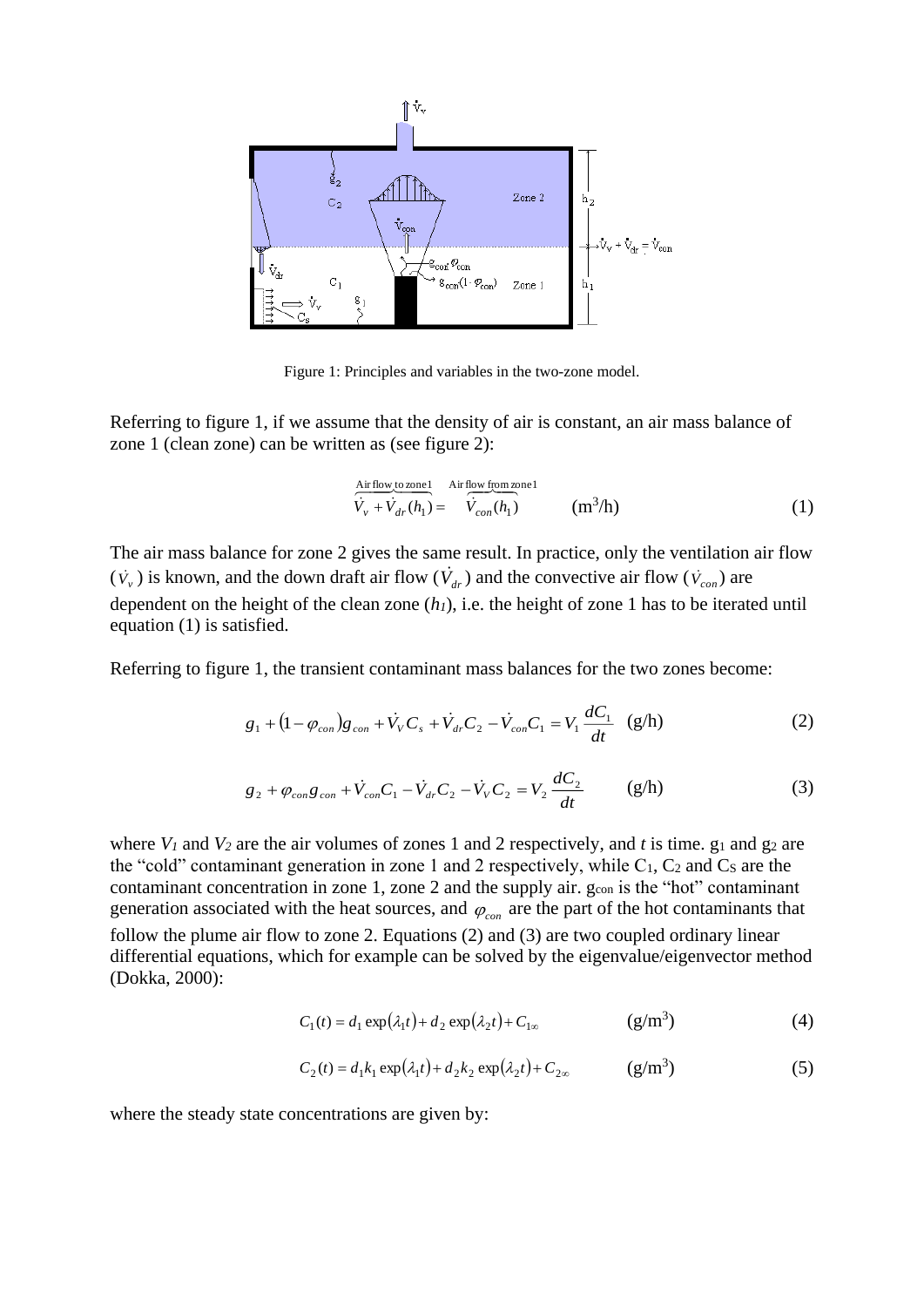$$
C_{1,\infty} = \frac{b_1 \cdot a_{22} - b_2 \cdot a_{12}}{\det(\vec{A})}
$$
 (g/m<sup>3</sup>) (6)

$$
C_{2,\infty} = \frac{b_2 \cdot a_{11} - b_1 \cdot a_{21}}{\det(\vec{A})}
$$
 (g/m<sup>3</sup>) (7)

The entries in the coefficient matrix and the source vector is:

$$
a_{11} = -\frac{\dot{V}_{con}}{V_1} \qquad ; \qquad a_{12} = \frac{\dot{V}_{dr}}{V_1}
$$
\n
$$
a_{21} = \frac{\dot{V}_{con}}{V_2} \qquad ; \qquad a_{22} = -\frac{\dot{V}_{dr} + \dot{V}_{v}}{V_2}
$$
\n(1/h)

$$
b_1 = \frac{g_1 + g_{con}(1 - \varphi_{con}) + \dot{V}_v C_s}{V_1} \; ; \; b_2 = \frac{g_2 + g_{con}\varphi_{con}}{V_2} \qquad (g/h \; m^3)
$$
 (9)

The constants  $d_1$  and  $d_2$  can be calculated as:

$$
d_1 = \frac{[C_1(0) - C_{1\infty}]}{k_2 - k_1} \qquad (g/m^3)
$$
 (10)

$$
d_2 = \frac{C_2(0) - C_{2\infty} - [C_1(0) - C_{1\infty}]}{k_2 - k_1}
$$
 (g/m<sup>3</sup>) (11)

The eigenvalues  $(\lambda)$  and the entries in the eigenvectors  $(k)$  are given as:

$$
\lambda_{1/2} = \frac{a_{11} + a_{22} \sqrt{(a_{11} + a_{22})^2 - 4 \cdot (a_{11} \cdot a_{22} - a_{12} \cdot a_{21})}}{2}
$$
 (1/h) (12)

$$
k_1 = \frac{\lambda_1 - a_{11}}{a_{12}} \quad ; \quad k_2 = \frac{\lambda_2 - a_{11}}{a_{12}} \tag{13}
$$

#### **2.2 Contaminant removal efficiencies**

From the derived expressions in the preceding section, the mean concentration in the complete room and in the occupation zone can be calculated as:

$$
\langle C \rangle = \frac{C_{1\infty}h_1 + C_{2\infty}(h_{ceil} - h_1)}{h_{ceil}} \tag{14}
$$

$$
C_{occ} = \begin{cases} C_{1\infty} &; \text{if } h_1 \ge h_{\text{occ}} \\ \frac{C_{1\infty}h_1 + C_{2\infty}(h_{\text{occ}} - h_1)}{h_{\text{occ}}} &; \text{if } h_{\text{occ}} > h_1 \end{cases} \qquad (g/m^3)
$$
 (15)

where *h*<sub>occ</sub> is the height of the occupation zone. The contaminant removal efficiency in the complete room and in the occupation zone can now be calculated: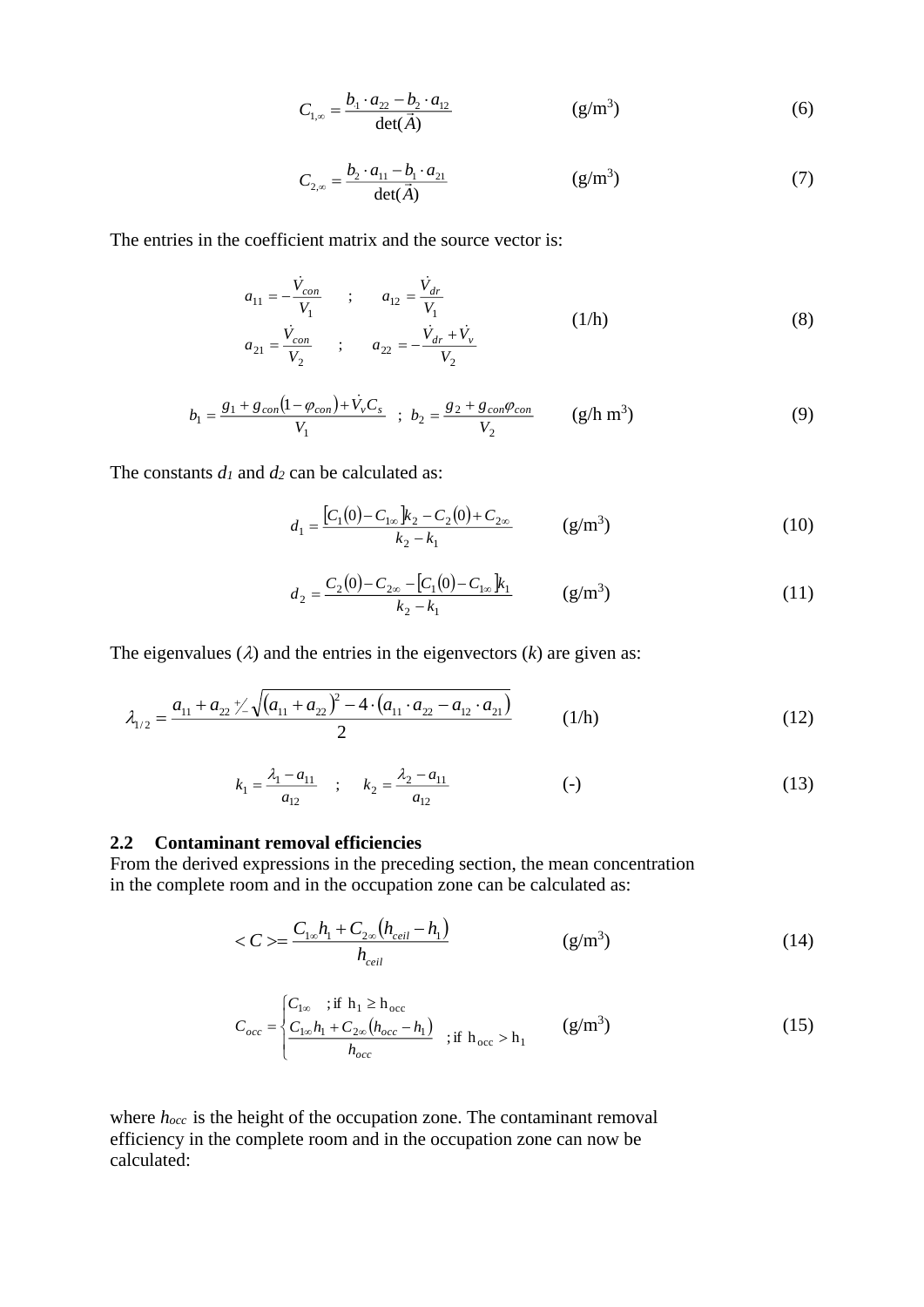$$
\varepsilon^{C} = \frac{C_{2\infty} - C_{s}}{<<\varepsilon > -C_{s}}
$$
 (16)

$$
\varepsilon_{occ}^C = \frac{C_{2\infty} - C_s}{C_{occ} - C_s} \tag{17}
$$

If we assume that air in the human boundary layer is entrained evenly from floor level to the height of the inhalation zone (*hexp*), the mean concentration entrained in the human boundary layer is given by the expression:

$$
C_{\rm exp} = \begin{cases} C_{\rm 1\infty} & \text{if } h_1 \ge h_{\rm exp} \\ \frac{C_{\rm 1\infty}h_1 + C_{\rm 2\infty}(h_{\rm exp} - h_1)}{h_{\rm exp}} & \text{if } h_{\rm exp} > h_1 \end{cases} \qquad \text{(g/m}^3\text{)}\tag{18}
$$

where we have assumed that the entrained concentration is the same as the concentration in the inhalation zone, which has been experimental verified by Brohus&Nielsen (Brohus, 1996a). *hexp* is the height to the inhalation zone (exposure). The contaminant removal efficiency in the inhalation zone can now be calculated as:

$$
\varepsilon_{\exp}^{C} = \frac{C_{2\infty} - C_s}{C_{\exp} - C_s} \tag{19}
$$

#### **3 COMPARISON WITH EXPERIMENTAL DATA**

## **3.1 Experimental test cases**

Data form 14 experimental cases (14) have been taken from the literature to evaluate the contaminant models. Data sets for evaluation of the contaminant model have been taken from Mattson (Mattson, 1999): three office cases and two classroom cases; Heiselberg & Sandberg (Heiselberg, 1990): five office cases; and from Brohus & Nielsen (Brohus, 1996a): four meeting room cases. The different cases are shortly descrbied in table 1.

Table 1: Description of the test cases used in the evaluation of the contaminant model.

| Case           | First<br>author | Type of<br>room | <b>Heat sources</b>                | Heat<br>load | <b>Flow</b><br>rate | Floor area/<br>ceil.height             |
|----------------|-----------------|-----------------|------------------------------------|--------------|---------------------|----------------------------------------|
|                | Mattson         | Office          | Thermal manikin, PC, ceiling light | 295 W        | 20.91/s             | $15,1 \text{ m}^2/2,5 \text{ m}$       |
| 2              | Mattson         | Office          | Thermal manikin, PC, ceiling light | 395 W        | 20.91/s             | $15.1 \text{ m}^2/2.5 \text{ m}$       |
| 3              | Mattson         | Office          | Thermal manikin, PC, ceiling light | 395 W        | $36,6$ l/s          | $15,1 \text{ m}^2/2,5 \text{ m}$       |
| $\overline{4}$ | Heiselberg      | Office          | Heated slender cylinder            | 600 W        | $10,6$ l/s          | $15,1 \text{ m}^2/2,5 \text{ m}$       |
| 5              | Heiselberg      | Office          | Heated slender cylinder            | 600 W        | 21,11/s             | $15,1 \text{ m}^2/2,5 \text{ m}$       |
| 6              | Heiselberg      | Office          | Heated slender cylinder            | 600 W        | 31,41/s             | $15,1 \text{ m}^2/2,5 \text{ m}$       |
| 7              | Heiselberg      | Office          | Heated slender cylinder            | 600 W        | $41,9$ l/s          | $15,1 \text{ m}^2/2,5 \text{ m}$       |
| 8              | Heiselberg      | Office          | Heated slender cylinder            | 600 W        | $52,5$ $1/s$        | $15,1 \text{ m}^2/2,5 \text{ m}$       |
| 9              | <b>Brohus</b>   | Meet.room       | Thermal manikins, point source     | 771 W        | $40,3$ l/s          | $48 \text{ m}^2/4,0 \text{ m}$         |
| 10             | <b>Brohus</b>   | Meet.room       | Thermal manikins, point source     | 771 W        | $40,3$ l/s          | $48 \text{ m}^2/4,0 \text{ m}$         |
| 11             | <b>Brohus</b>   | Meet.room       | Thermal manikins, point source     | 381 W        | $80,6$ l/s          | $48 \text{ m}^2/4,0 \text{ m}$         |
| 12             | <b>Brohus</b>   | Meet.room       | Thermal manikins, point source     | 381 W        | $80,6$ l/s          | $48 \text{ m}^2/4,0 \text{ m}$         |
| 13             | Mattson         | Classroom       | Person simulators, ceiling light   | 2900 W       | $191$ $\sqrt{s}$    | $60,5 \frac{\text{m}}{2}$ , 0 m        |
| 14             | Mattson         | Classroom       | Person simulators, ceiling light   | 2900 W       | $117$ $\text{Vs}$   | $60,5 \frac{\text{m}^2}{3,0 \text{m}}$ |

COMMENT: In the cases of Heiselberg & Sandberg (cases 4-8), the convective air flow rates around the heated cylinder are measured and not calculated values. For all other cases the convective air flow induced by heat sources are calculated.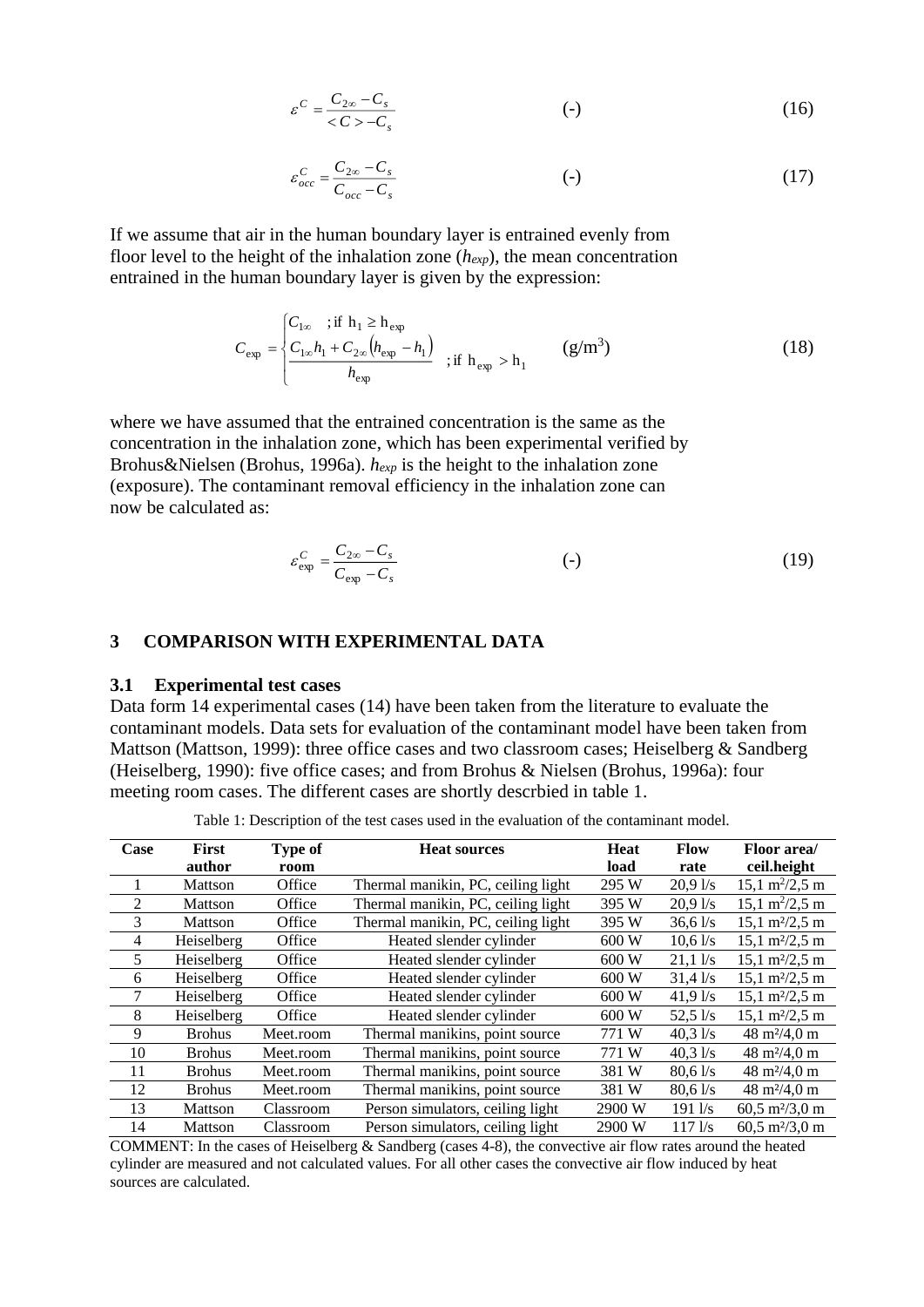## **3.2 Results and discussion**

Fig. 2 shows the height of zone 1 (the clean zone), also called the stratification height or the height of the stationary front. The predicted height of zone 1 is calculated after equation (1) Higher ventilation air flow or down draught air flow raises the height of zone 1, while higher convective air flows induced by heat sources lower the height of zone 1. The measured height of zone 1 is defined as the height where the concentration is 50% of the concentration in the extract, as proposed by Heiselberg & Sandberg (Heiselberg, 1990). The predicted and measured heights of zone 1 seem to follow each other for the different cases quite well. Only in case 2 (the office case of Mattson) is there a significant under-prediction. But in this case the measured height of zone 1 is uncertain due to few measuring points for the concentration (based on a linear interpolation), and could in reality be much closer to the predicted value.



Figure 2: Comparison of predicted and measured height of zone 1.

Fig. 3 shows the contaminant removal efficiency for the complete room. The predicted values calculated after equation (16). This index shows the ability of the ventilation systems to remove contaminants from all points in the room under steady state conditions. The measurements and predictions are close for all the compared cases.



Figure 3: Comparison of predicted and measured contaminated removal efficiency for the complete room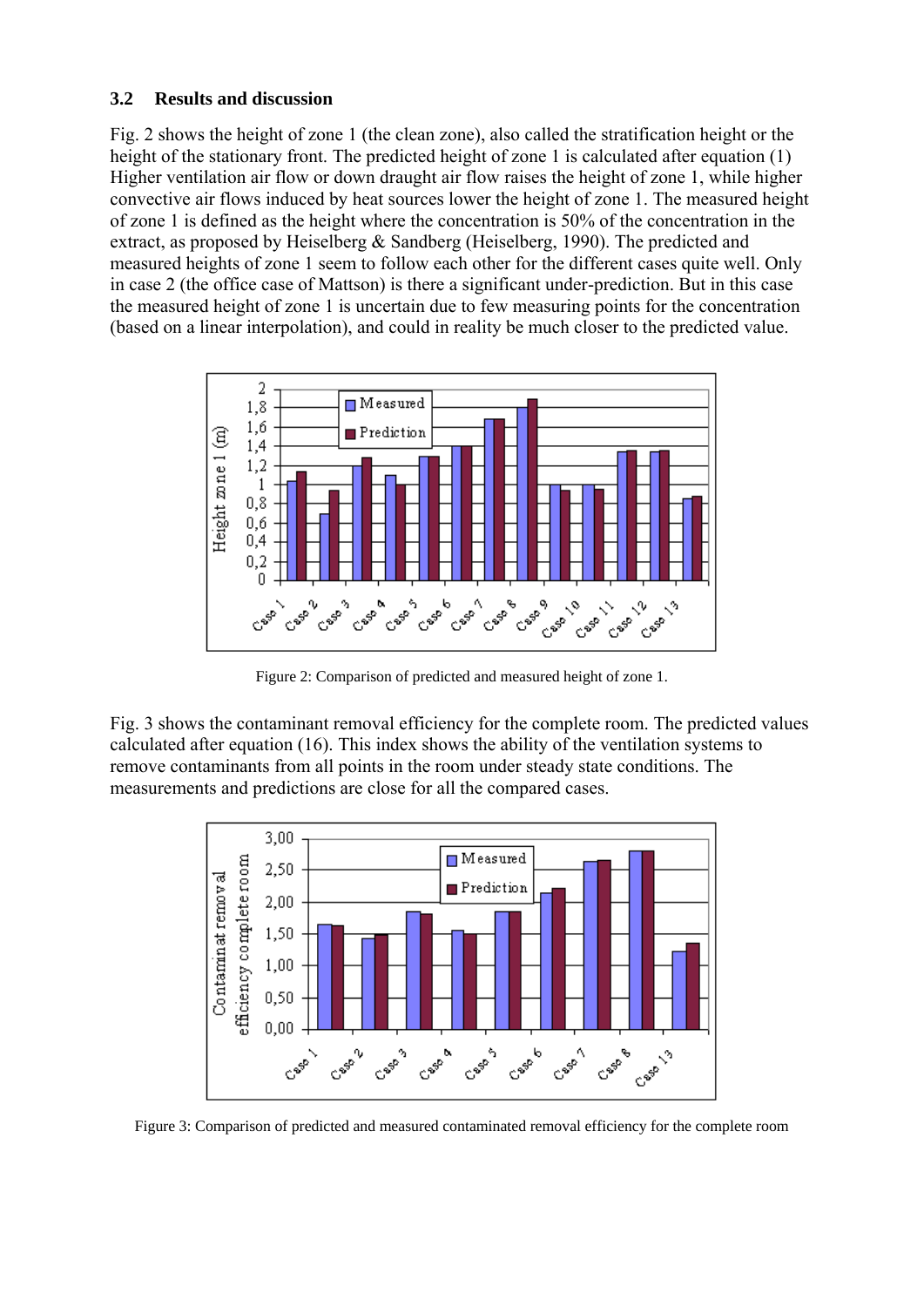Fig. 4 shows the contaminant removal efficiency for the occupation zone. The predicted values calculated after equation (17).This index shows the ability of the ventilation systems to remove contaminants from the occupation zone. The predicted efficiency is very close to the measured value in all cases.



Figure 4: Comparison of predicted and measured contaminant removal efficiency in the occupation zone.

Fig. 5 shows the contaminant removal efficiency in the inhalation zone for the cases with seated persons (person simulators). This efficiency shows the ventilation systems ability to provide clean air to the occupants. A high efficiency value means that the concentration to which the occupant is exposed is low compared to the concentration in the extract. The comparison shows that the model under-predicts the measured efficiency, especially for case 3 (office case). In case 3 the air in the inhalation zone is almost as clean as the supply air, which implies that the air in the boundary layer around the person is entrained from the clean air layer at floor level. In our model (eq.18), which on this point is similar to the model proposed by Brohus & Nielsen (Brohus, 1996a), it is assumed that the air in the human boundary layer is entrained evenly from all heights up to the height of the inhalation zone. Cases 9, 11 and 13 in Fig. 5, seems to correspond well to this assumption, but also in case 2 (office case) the air in the inhalation zone is substantially better than predicted by the model. However, the model gives in all cases a conservative estimate of the air quality in the inhalation zone. If the contaminant removal efficiency in the inhalation zone is to be used for design of DV-systems and determining the necessary air flow rates it is preferable that the model under-predicts the efficiency to be on the safe side (conservative).

Fig. 6 shows the contaminant removal efficiency in the inhalation zone for standing persons. Compared to seated persons, the inhalation zone for standing persons is often located high into the polluted zone (zone 2), and one would expect that the efficiency was lower in these cases. This holds true for cases 2 and 3, where both the efficiency for seated and standing persons are measured. The efficiency for the seated persons are much higher than for the standing persons. The model under-predicts the efficiency substantially for cases 1 and 3, but predicts quite closely for the other cases (2, 10, 12). The reason for under-prediction in cases 1 and 3, could be due to the fact that zone 1 is relatively high in these cases, and that the human boundary layer is therefore entraining air to the inhalation zone mostly from the clean zone (zone 1).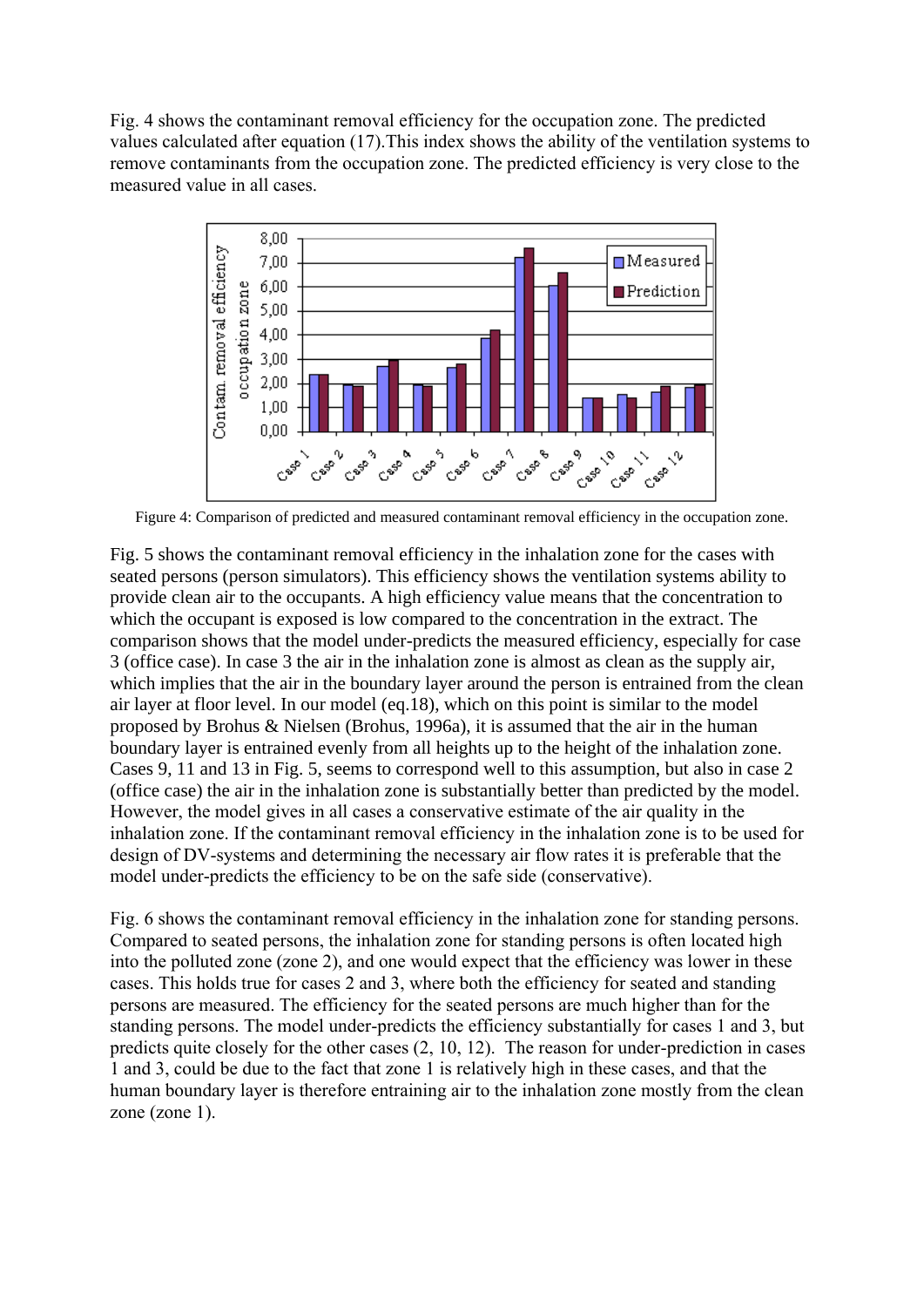

Figure 5: Comparison of predicted and measured contaminant removal efficiency in the inhalation zone, seated persons



Figure 6: Comparison of predicted and measured contaminant removal efficiency in the inhalation zone, standing persons

## **4 CONCLUSIONS AND FURTHER WORK**

The evaluation of the proposed contaminant model is very promising for most of the variables compared, where model prediction is close to the measured values. However, experimental results for indices measuring air quality in the inhalation zone is better than the predicted values. This under-prediction is conservative if the models are to be used for design of DV and determining necessary ventilation air flow rates.

If the models is to be used for design, it should also be compared to results from more "real life" experiments with e.g. moving people and different "nonideal" settings, like furniture placed in front of DV-supply vents. Such experiments has currently been undertaken and will be reported in the future.